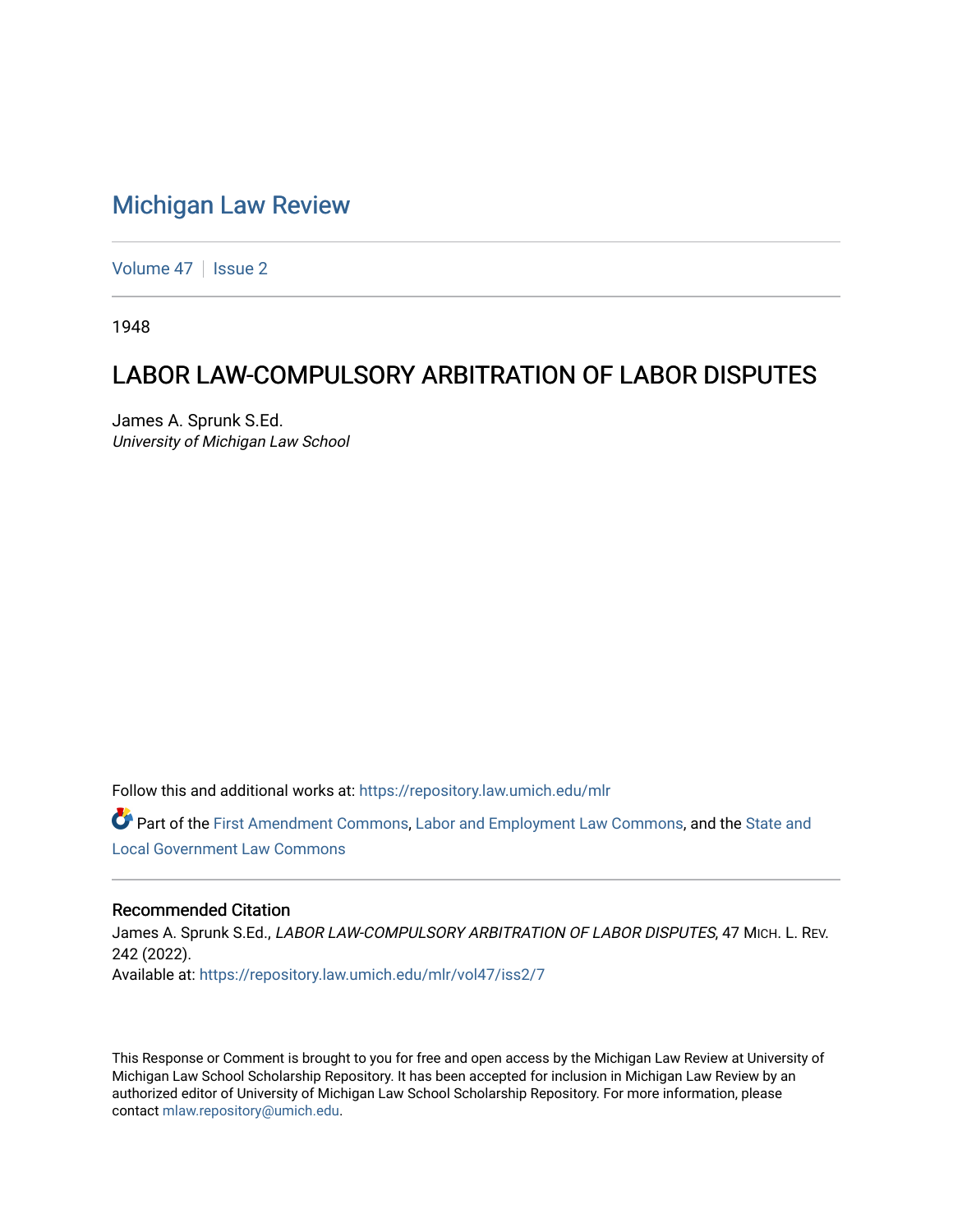LABOR LAW-COMPULSORY ARBITRATION OF LABOR DISPUTES-In 1947, seven states<sup>1</sup> adopted legislation for compulsory arbitration of labor disputes in public utilities. Four more<sup>2</sup> provide for seizure of such industries in cases of strikes or lockouts, and one<sup>8</sup> prohibits picketing or interference with the service of a public utility. In addition, procedures for conciliation, mediation, or voluntary arbitration with suspension of the right to strike or lockout during such procedures, are provided by still others.<sup>4</sup> Such legislative activity reflects the growing public concern regarding labor disputes and indicates that many state legislators 'are convinced that to secure industrial· peace more is required than the mere imposition of a duty to bargain collectively. While the wave of postwar strikes did not demonstrate that the National Labor Relations Act<sup>5</sup> failed in all its objectives, or that it was poor policy, such strikes did show that it failed to achieve one of its primary objectives, namely,

<sup>1</sup> Fla. Laws (1947) c. 23911; Ind. Acts (1947) c. 341; Mich. Stat. Ann. (1947) § 17.454; Neb. Laws (1947) c. 178; N.J. Laws (1947) c. *75;* Pa. Laws (1947) No. 485; Wis. Laws (1947) c. 414. The Michigan act was declared unconstitutional as a violation of the clause in the Michigan Constitution providing for the division of the powers of state government [Mich. Const. (1908) art. 7, § 9]. Local 170, Transport Workers Union of America, C.I.O. v. Gadola, (Mich. 1948) 34 N.W. (2d) 71. The New Jersey act was held not to violate either the state or federal constitutions in State v. Traffic Telephone Workers, (N.J. Ch. 1948) 22 L.R.R.M. 2469.

<sup>2</sup>Mass. Ann. Laws (Michie, Supp. 1947) c. 150B; Mo. Laws (1947) H.B. **180;**  N.D. Rev. Code (1943) § 37-0106; Va. Acts (1947) c. 9.

8 Tex. Laws (1947) c. 84.

<sup>4</sup>Colo. Stat. Ann. (1935) c. 97, § 3 I; Minn. Stat. (1945) c. 179; Ky. Rev. Stat. (1946) § 336.140; Iowa Code (1946) c. 90. Ill. Ann. Stat. (Smith-Hurd, 1941) c. 10,  $\S$  20 et seq. requires that an application by a party for government intervention contain a promise to abstain from a strike or lockout for three weeks. Nev. Comp. Laws (Hillyer, 1929) § 2763 et seq. permits voluntary submission of disputes to arbitration with prohibition of strike or lockout during arbitration and three months thereafter.

5 49 Stat. L. 449 (1935), 29 U.S.C. (1946) § 151.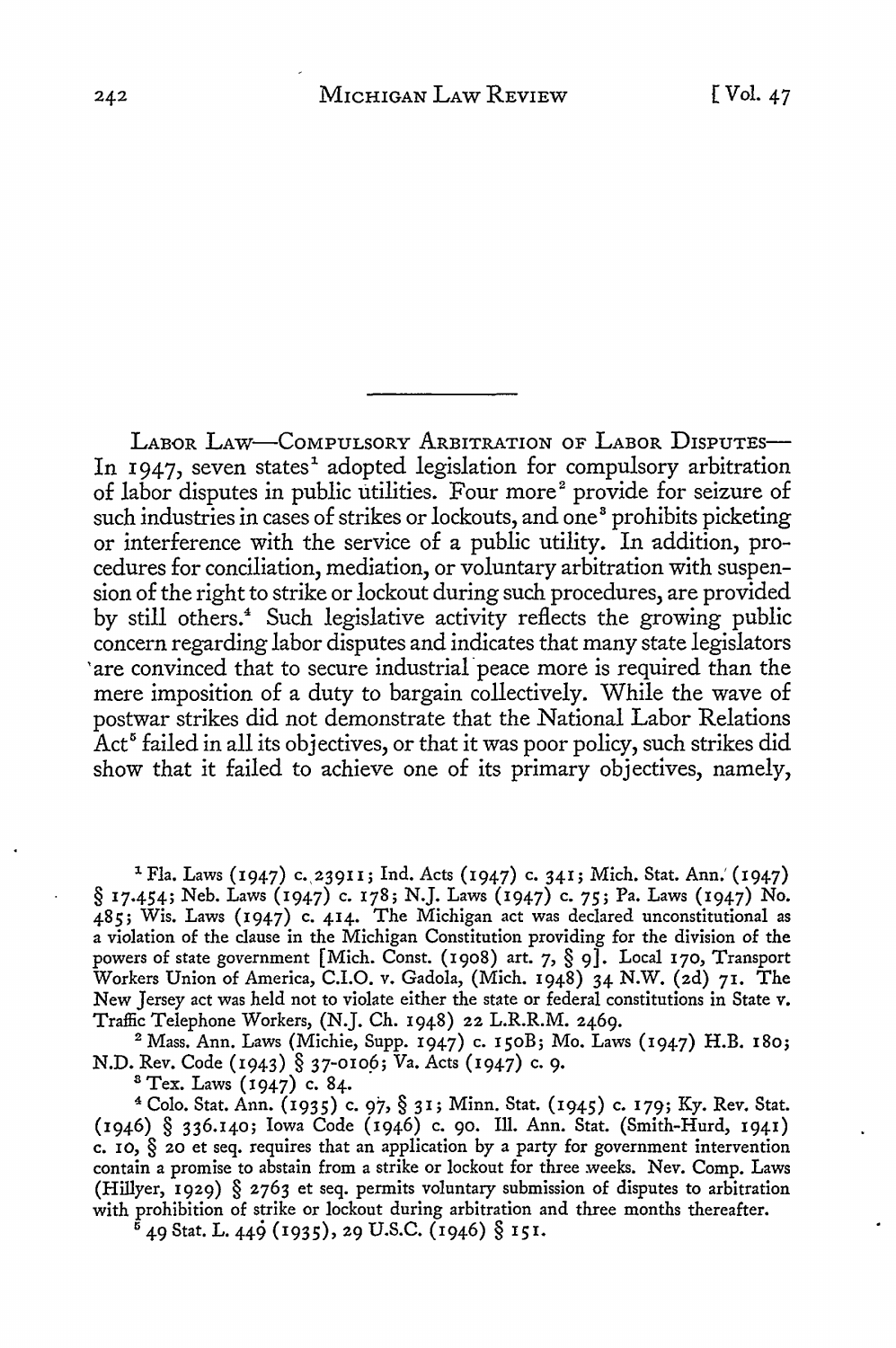industrial peace. This comment will consider some of the legal problems raised by those statutes providing for compulsory arbitration.

### I

### STATUTORY PROVISIONS

The Florida statute<sup>6</sup> is fairly representative of those providing for compulsory arbitration of disputes arising in public utilities. A public utility employer is defined as one rendering "electric power, light, heat, gas, water, communication or transportation services to the public."<sup>7</sup> If the dispute reaches an impasse and the governor believes that interruption of the service will inflict severe hardship on a substantial number of persons, he may appoint a conciliator who is to attempt to effect a settlement. Strikes and lockouts are prohibited during the settlement procedure and during the effective period of an order of the arbitration board. If the conciliator fails to settle the dispute, the governor may appoint a three-man arbitration board,<sup>8</sup> whose decision binds the parties for one year unless they mutually agree to a change. Both parties have the right to be present during hearings by the board, personally and by counsel, and have the right to present such evidence as the board deems relevant to the issues in controversy. Where wage rates or conditions of employment are in dispute, the board must establish rates and conditions comparable to those prevailing in similar utilities in the same or adjoining labor market areas, and must consider the overall compensation received, taking into consideration wages for time not worked, pension and insurance benefits, and continuity and stability of employment. Either party may petition the circuit court for review within I *5* days following the board's order, but only upon the following grounds:  $(1)$  lack of reasonable opportunity to be heard;  $(2)$  that the decision is not supported by the evidence;  $(3)$  that the board exceeded its powers; or  $(4)$  that the order was procured by fraud or other unlawful means. Violation of the act by any member of a group of employees acting in concert, or by any employer or officer acting for an employer, or by any other individual, is a misdemeanor punishable by fine up to *\$* I ,ooo, or by imprisonment up to 12 months, or both. Further, the union or utility may be fined for strikes and lockouts up to \$10,000 per day for each day's interruption of service. Individuals adversely affected by violations of the act may petition the courts to enjoin such violations; however, no court has power to issue process to compel an individual employee to render labor or service or to remain at his place of employment without

<sup>6</sup>Fla. Laws (1947) c. 23911.

 $7$  Id. §  $2(a)$ .

<sup>8</sup>The employees' representative, the employer, and the governor each designated one member of the arbitration board. The composition of the board varies under the severaY statutes.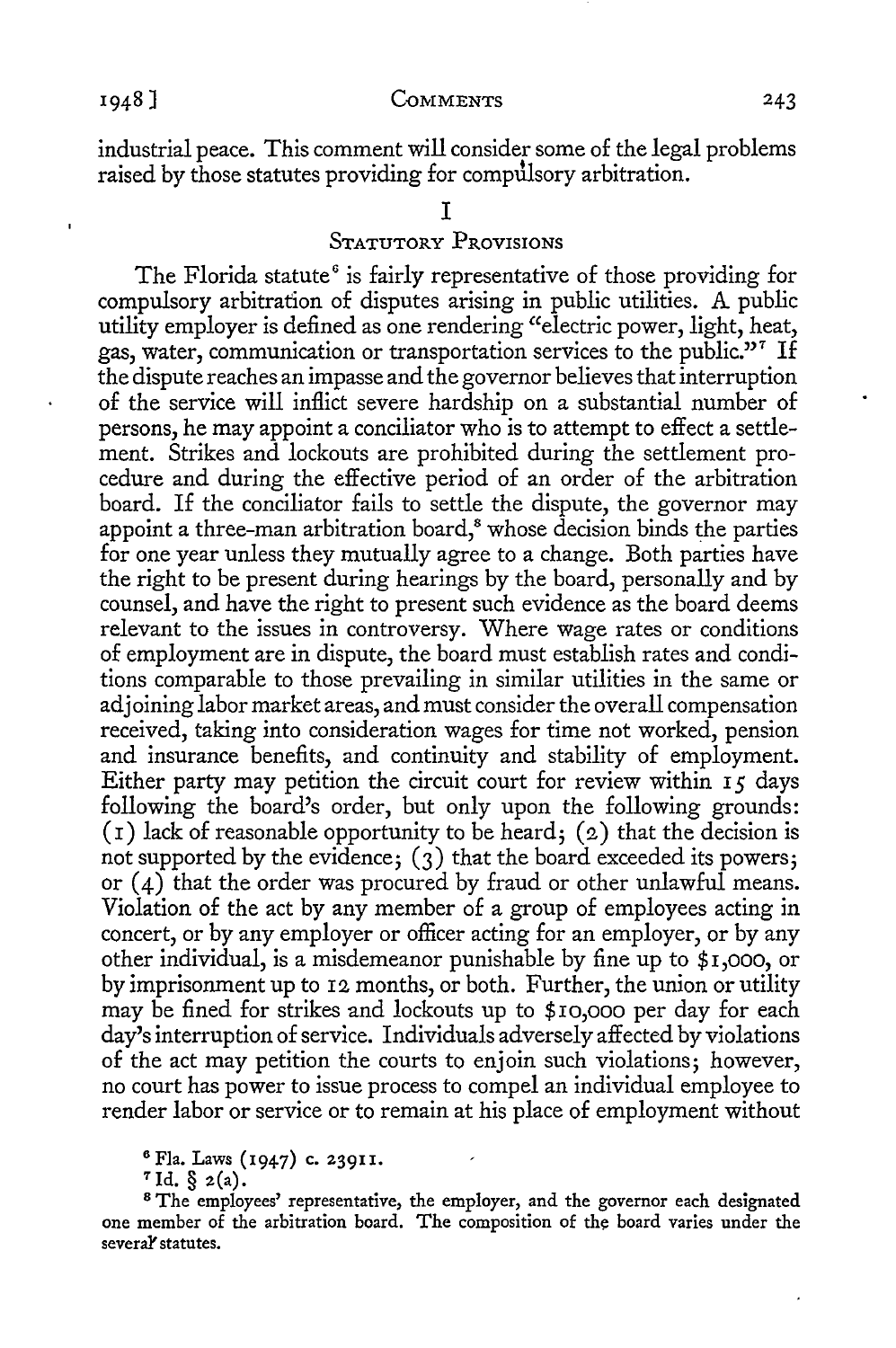his consent. The right of employees to quit, except in concert with others, is expressly guaranteed.

The compulsory arbitration statutes of the other six states contain substantially the same essential provisions as the Florida act except in the following particulars. The Michigan statute<sup>9</sup> contains no provisions expressly guaranteeing the parties the right to be heard and to present evidence to the board, nor provisions for review of the board's decision by the courts.<sup>10</sup> Neither the Michigan nor the New Jersey<sup>11</sup> act provides standards *to* guide the board in establishing wage rates or working conditions. While the Michigan act includes hospitals and municipally owned utilities as well as public utilities, it fails *to* define "utility." All except Michigan and Nebraska<sup>12</sup> provide for fines against the union or utility for interruption of service due to strikes or lockouts. Florida, Indiana,<sup>13</sup> Michigan and Pennsylvania<sup>14</sup> give individuals adversely affected by violations of the statute the right to petition the courts for injunctions. In addition to compulsory arbitration, the New Jersey act authorizes seizure and operation of the utility by the governor. Nebraska makes no provision for conciliation or mediation, but provides that all disputes involving a public utility shall be settled by invoking the jurisdiction of the Court of Industrial Relations. Activities made unlawful generally parallel the Florida act, with variations in the penalties imposed. However, Nebraska makes it unlawful also to aid a strike or lockout by providing funds for the conduct thereof or by paying strike or unemployment benefits to strikers. Wisconsin<sup>15</sup> makes no provision for fines or imprisonment for unlawful activity, and New Jersey provides penalties only where unlawful activity is engaged in by union or utility officials.

#### II

#### CONSTITUTIONALITY

A. *Affectation With a Public Interest.* In 1923 the United States Supreme Court, in *Chas. Wolff Packing Co. v. Court of Industrial ~elations of Kansas,* 16 held that a statute requiring compulsory arbitration

<sup>9</sup>Mich. Stat. Ann. (1947) § 17.454, declared unconstitutional in Local 170, Transport Workers Union of America, C.I.O. v. Gadola, (Mich. 1948) 34 N.W. (2d) 71. See Part III E, infra.

<sup>10</sup> However, it is likely that the right to be heard would be implied from the provision that the board shall "hold public or private hearings." Mich. Stat. Ann.  $(1947)$  § 17.454(14). See Part III E, infra.<br>
<sup>11</sup> N.J. Laws (1947) c. 75.<br>
<sup>12</sup> Neb. Laws (1947) c. 178.<br>
<sup>13</sup> Ind. Acts (1947) c. 341.<br>
<sup>14</sup> Pa. Laws (1947) No. 485.<br>
<sup>15</sup> Wis. Laws (1947) c. 414.<br>
<sup>16</sup> 262 U.S. 522, 4

- 
-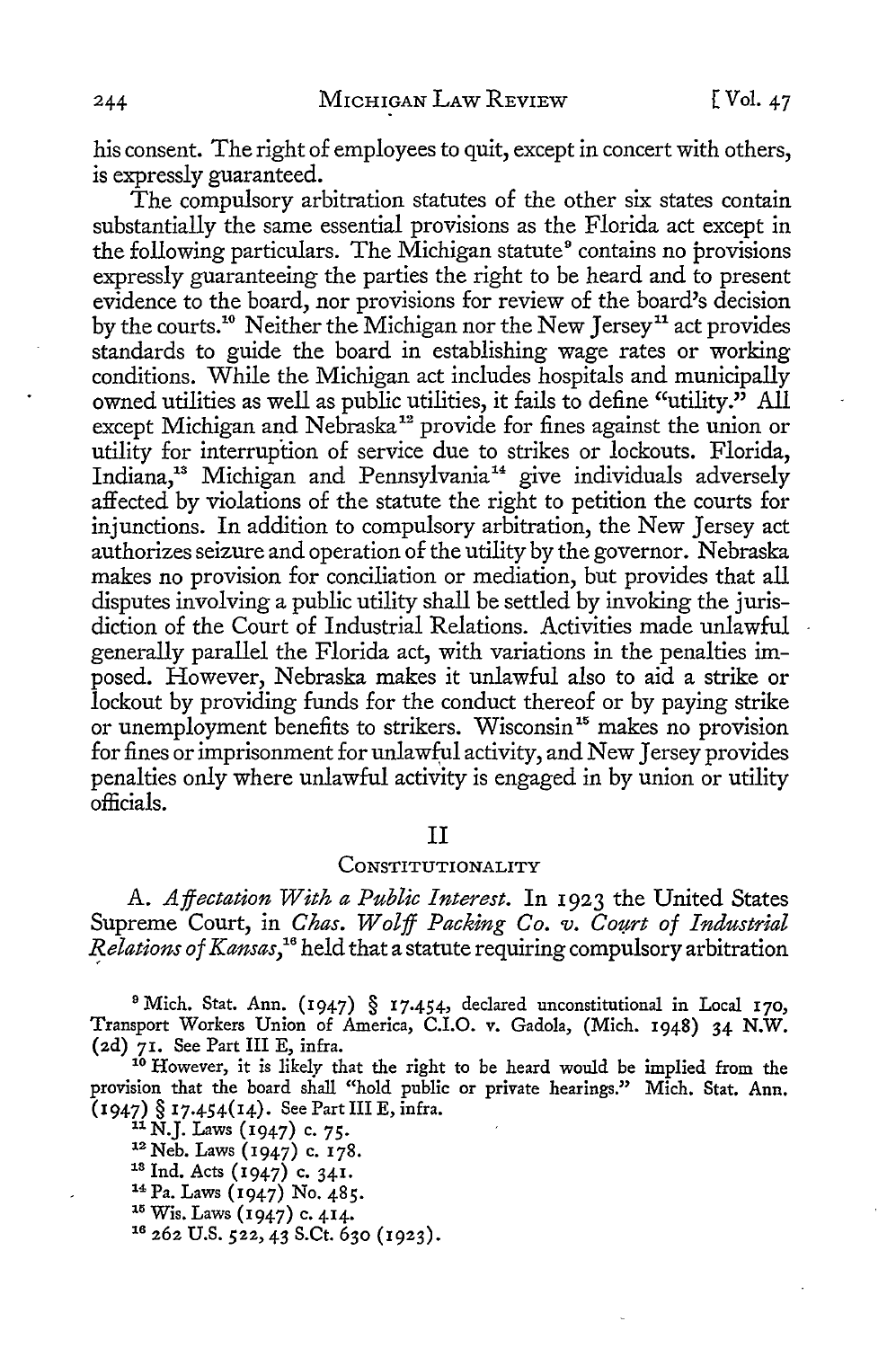of a labor dispute in a small meatpacking firm deprived the employer of property and liberty of contract without due process of law. The statute declared that several activities, among which was the manufacture and preparation of food for human consumption, were affected with a public interest. The Kansas Court of Industrial Relations had ordered an increase in wages after finding that, while closure of the plant would not have great effect upon the supply of food in Kansas, the peace and health of the public were imperiled by the dispute. The Supreme Court, speaking through Chief Justice Taft, said:  $\alpha$ To say that a business is clothed with a public interest is not to determine what regulation may be permissible in view of the private rights of the owner.... The regulation of rates to avoid monopoly is one thing; the regulation of wages is another. A business may be of such character that only the first is permissible; while another may involve such danger of monopoly on the one hand, and such danger from stoppage on the other, that both come within the public concern and power of regulation."<sup>17</sup>

The Court indicated that *Wilson v. New*,<sup>18</sup> decided in 1917, had gone to the borderline in sustaining, as against due process objections, an act of Congress which temporarily provided for an eight-hour day for railroad workers at compensation not less than that previously paid for ten hours. This legislation was enacted at the request of the President when a general strike of all railroad workers throughout the country had been set for an early day. Chief Justice White, delivering the opinion of the Court, foresaw a situation which "if not remedied, would leave the public helpless, the whole people ruined, and all the homes of the land submitted to a danger of the most serious character."<sup>10</sup> He said that "engaging in the business of interstate commerce subjects the carrier to the lawful power of Congress to regulate"; that "by engaging in a business charged with a public interest, all the vast property and every right of the carrier become subject to the authority to regulate possessed by Congress to the extent that regulation may be exerted, considering the subject regulated and what is appropriate and relevant thereto"; and further that the right of the employee "to demand such wages as he desires, to leave the employment if he does not get them, and, by concert of action, to agree with others to leave upon the same condition" was "necessarily subject to limitation when employment is accepted in a  $\cdot$ business charged with a public interest."<sup>20</sup>

In the *Wolff* case, Chief Justice Taft grouped businesses affected with a public interest into three categories:  $(1)$  those carried on under the authority of a public grant; (2) occupations historically regarded as

<sup>17</sup> Id. at 539.<br><sup>18</sup> 243 U.S. 332, 37 S.Ct. 298 (1917).<br><sup>19</sup> Id. at 351.<br><sup>20</sup> Id. at 352.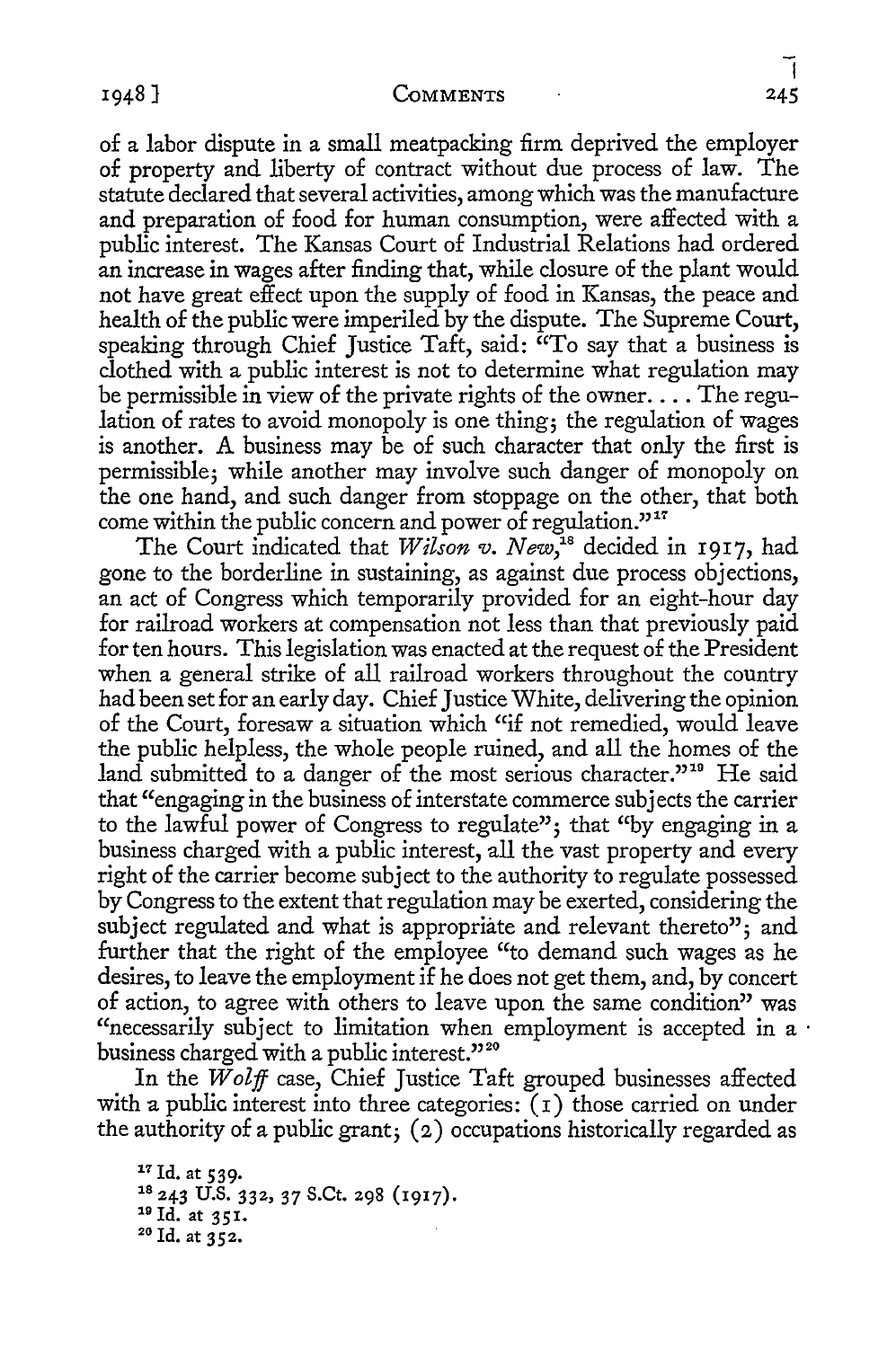exceptional; and  $(3)$  those not public at their inception, but which have risen to be such. The first group was public utilities; the second, businesses such as "inns, cabs and grist mills,"<sup>21</sup> was an historical classification which survives today; the third, which alone needed definition, remained indefinite.

The language of Chief Justice White in *Wilson v. New* indicates that compulsory arbitration is due process as applied to businesses affected with a public interest, and since, according to the definition contained in the *Wolff* case, public utilities are affected with a public interest, the conclusion might be drawn that the Court which decided *Wilson v. New*  would have sustained a Florida type statute, as' decided above. On the other hand, the opinion in the *Wolff* case suggests to some extent that that Court would have considered the danger to the public involved from a work stoppage, that only where such danger was extreme would regulation of wages have been permitted, and that the danger would have had to be at least as great as that presented in *Wilson v. New* to sustain such regulation. Under this approach it appears that the Florida statute would not be due process except as it concerns water and perhaps electric power, since work stoppages in the other utilities covered by that act, while causing much inconvenience, would not involve the extreme danger to the public which Chief Justice White foresaw as a result of a general strike on the railroads.<sup>22</sup>

However, the *Wilson* and *Wolff* cases were decided when the Court's approach to social and economic legislation was very different from what it is today. Thus, a re-examination of the constitutional issues presented by compulsory arbitration is in order ..

The first change to be noted in the Court's approach is with respect to price regulation, a problem analogous to compulsory arbitration in its economic implications. At the time of the *Wolff* decision, the permissible range of statutory regulation of prices was measured by the yardstick, "affected with a public interest.<sup>32</sup> In *Tyson* & *Brother v*. *Banton,* 24 Justice Sutherland explained the third category of Chief Justice Taft's definition of affectation with a public interest as follows: "The significant requirement is that the property shall be devoted to a use in which the public has an interest."<sup>25</sup> Apparently this explanation was not completely satisfactory, for four justices dissented from the decision holding unconstitutional a New York statute prohibiting resale by brokers of theater tickets in excess of I *50* per cent of the price printed on the

<sup>21</sup> See 39 YALE L.J. 1089 (1930).

<sup>22</sup> See Simpson, "Constitutional Limitations on Compulsory Industrial Arbitration,"

38 HARV. L. REV. 753 at 775-776, 792 (1925).<br><sup>28</sup> 39 YALE L.J. 1089 at 1100 (1930).<br><sup>24</sup> 273 U.S. 418, 47 S.Ct. 426 (1927).<br><sup>25</sup> Id. at 433.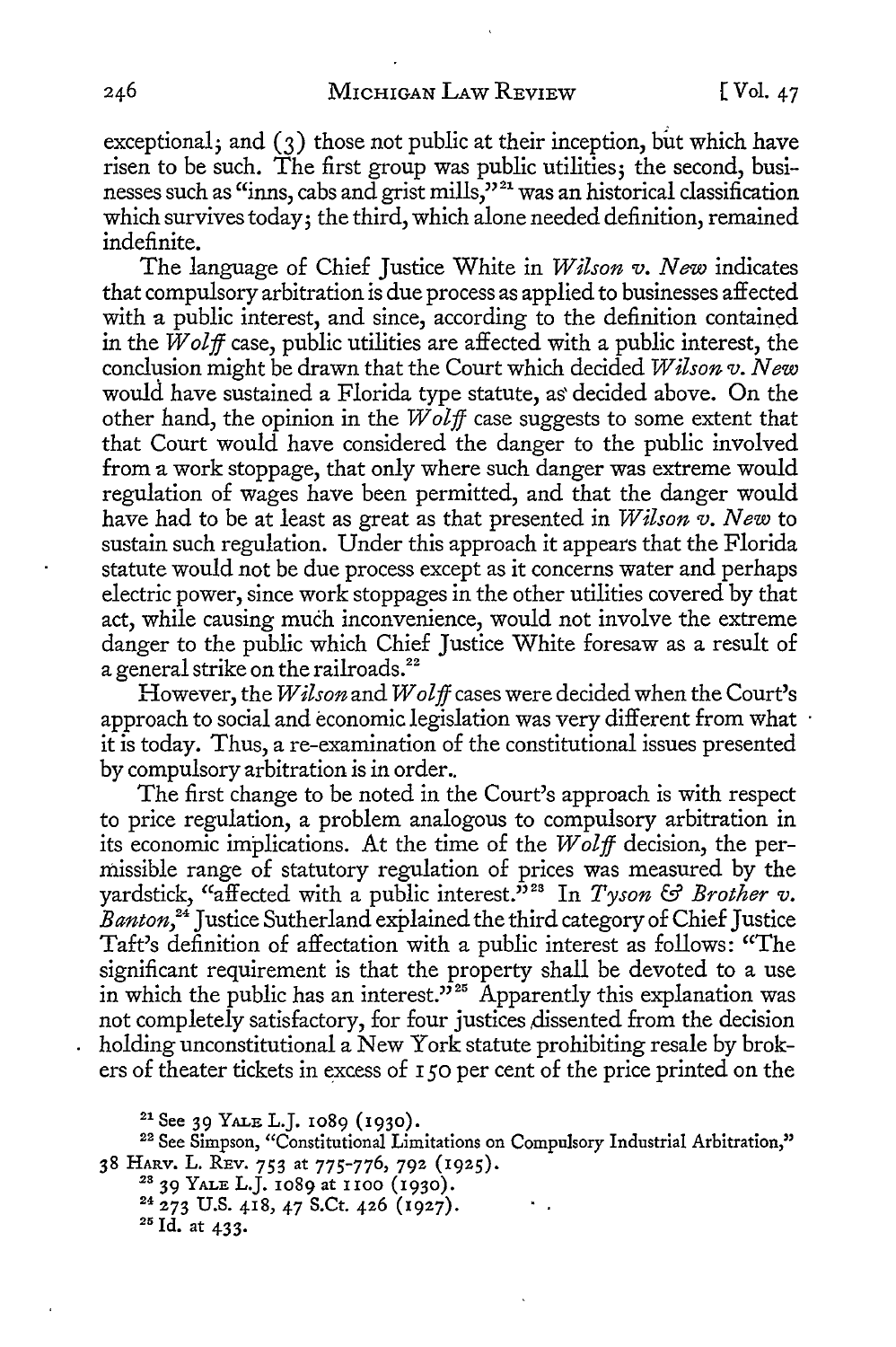ticket. Justices Stone, Holmes and Brandeis thought that price regulation was valid if there were circumstances "materially restricting the regulative force of competition so that buyers or sellers are placed at such a disadvantage in the bargaining struggle that serious economic consequences will result to a very large number of members of the community."<sup>26</sup> Justice Sanford claimed that the business involved was affected with a public interest.

*Nebbia v. New York*<sup>27</sup> held that the concept "affected with a public interest" was not restricted to public utilities or monopolies, but extended to any industry which for adequate reason is subject to control for the public good, the necessity for control being left primarily to the judgment of the legislature. In *Olson v. Nebraska*<sup>28</sup> the Court said that the test of affectation with a public interest had been discarded, and that the wisdom, need and propriety of legislation should be left to the states and to Congress.

Thus it is seen that the nebulous concept of affectation with a public interest as the test of constitutionality of price regulation has been abandoned and this aspect of a contract is now subject to the same due process test applied to other matters of contract; namely, "that the law shall not be unreasonable, arbitrary or capricious, and that the means selected shall have a real and substantial relation to the object sought to be attained."<sup>28</sup>

A change in attitude toward price regulation suggests that there may have been a similar change with respect to regulation of the terms of employment.

That there has been a change in the Court's approach toward labor legislation has been demonstrated repeatedly. This was first indicated by the Court's attitude toward "yellow dog" contracts and other antiunion conduct by employers. In *Adair v. United States*,<sup>80</sup> an act of Congress declaring it a criminal offense against the United States for an officer or agent of an interstate carrier to discharge an employee because of his membership in a labor organization was held to violate the due process clause of the Fifth Amendment. The Court regarded it as the right of the employee to sell his labor upon such terms as he deemed proper, and said that the employer had the same right to prescribe the conditions upon which he would accept such labor; that the employer and employee had equality of right in such particulars and that any legislation disturbing that equality was an arbitrary interference with liberty of contract.

<sup>26</sup> Id. at 451-2.<br><sup>27</sup> 291 U.S. 502, 54 S.Ct. 505 (1934).<br><sup>28</sup> 313 U.S. 236, 61 S.Ct. 862 (1941).<br><sup>29</sup> Nebbia v. New York, 291 U.S. 502 at 525, 54 S.Ct. 505 (1934). so 208 U.S. 161, 28 S.Ct. 277 (1908).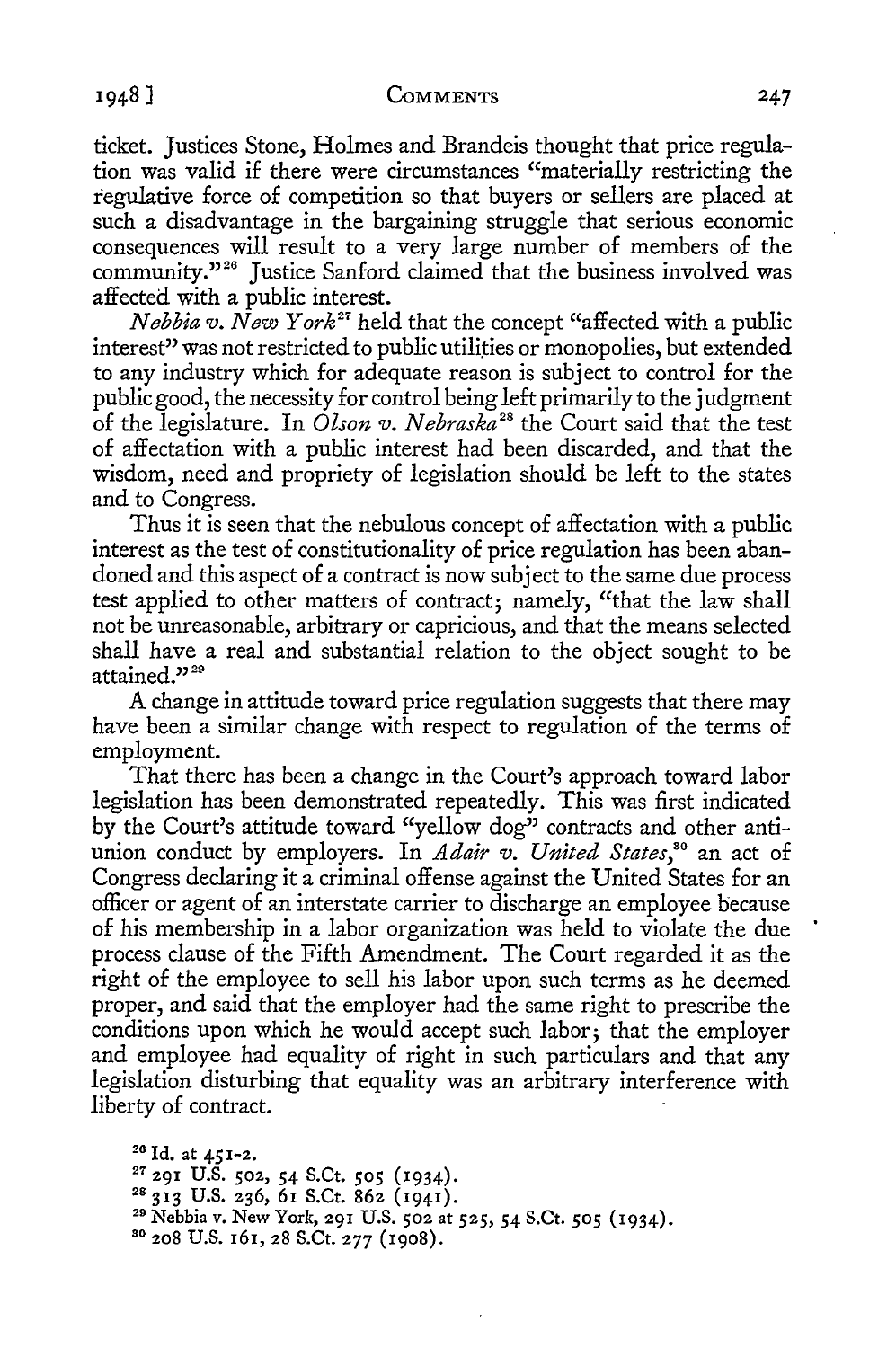The *Adair* case was reaffirmed in *Coppage v. Kansas <sup>81</sup>*in which was held unconstitutional a Kansas statute making it unlawful for the employer or his agents to coerce or influence any person to enter into an agreement not to join or become or remain a member of a labor organization as a condition of securing or continuing in employment. Holding the statute violative of the Fourteenth Amendment, the Court said that the case could not be distinguished from *Adair v. United States.* 

However, in r930, in *Texas* & *N.O. R. Co. v. Brotherhood of R.* & *S. Clerks*,<sup>32</sup> the Court held constitutional the provisions of section 2, Third, of the Railway Labor Act of 1926,<sup>33</sup> which provided that representatives of employers and employees should be designated by the respective parties without interference, influence or coercion by either party over the self-organization or designation of representatives of the other. The *Adair* and *Coppage* cases were said to be inapplicable because the act "does not interfere with the normal exercise of right of the carrier to select its employees or to discharge them."<sup>34</sup> In *Virginian R. Co. v. System Federation No. 40*<sup>35</sup> the 1934 Amendment of the Railway Labor Act,<sup>36</sup> requiring the railroads to bargain collectively with the certified representatives of their employees, was held not to deny the employer due process. The Court said that the purpose of the act was to secure uninterrupted service of interstate railroads and that "it was for Congress to make the choice of the means by which its objective" was to be secured, and that the means chosen were "appropriate to the end sought and hence are within the congressional power."<sup>37</sup> Again the *Adair* and *Coppage* cases were said to have no application since the act neither compelled nor precluded the making of any contract with the individual employees and constituted no interference with the normal exercise of the right of the carrier to select or discharge its employees.

The *Adair* and *Coppage* cases were similarly distinguished in *N.L.R.B. v. Jones* & *Laughlin Steel Corp.,88* which sustained the National' Labor Relations Act as a constitutional exercise of congressional power, and affirmed the board's order that the employer cease and desist from discriminating against union members with regard to hire and • tenure of employment and from interfering with the employees' right

<sup>81</sup> 236 U.S. 1, 35 S.Ct. 240 (1915).<br><sup>82</sup> 281 U.S. 548, 50 S.Ct. 427 (1930).<br><sup>83</sup> 44 Stat. L. 577 (1927), 45 U.S.C. (1946) § 152.<br><sup>84</sup> Texas & N.O.R. Co. v. Brotherhood of R. & S. Clerks, 281 U.S. 548 at 571, 50 S.Ct. 427 (1930).<br><sup>85</sup> 300 U.S. 515, 57 S.Ct. 592 (1937).<br><sup>86</sup> 48 Stat. L. 1185 (1934), 45 U.S.C. (1946) § 151-163.<br><sup>87</sup> Virginian R. Co. v. System Federation No. 40, 300 U.S. 515 at 553-4, 57 S.Ct.

592 (1937).<br><sup>88</sup> 301 U.S. 1, 57 S.Ct. 615 (1937).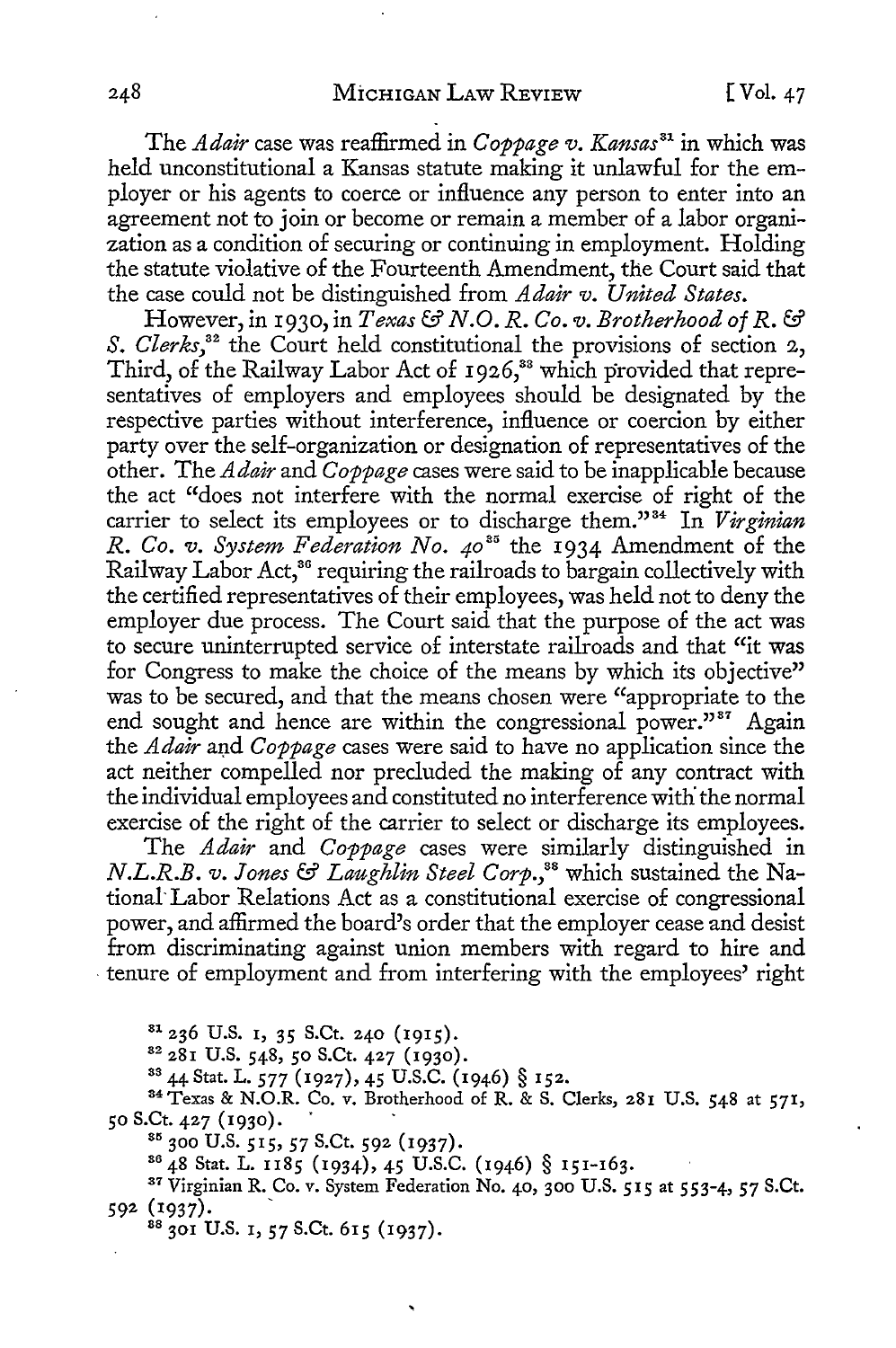COMMENTS 249

• of self-organization. In 1941, in *Phelps Dodge Corp. v. N.L.R.B.,*<sup>39</sup> the Court sustained the power of the board to issue back-pay orders for workers refused employment solely because of their affiliation with a labor union. The Court said: "The course of decisions in this Court since *Adair v. United States ...* and *Coppage v. Kansas ...* have completely sapped those cases of their authority."<sup>340</sup>

Concerning minimum wage legislation the Court has similarly reversed its earlier position. In *Adkins v. Children's Hospital*,<sup>41</sup> citing *Adair v. United States* and *Coppage v. Kansas,* the Court held unconstitutional a statute providing for fixing minimum wages for women and children in the District of Columbia, and said that the class of cases "where property is devoted to a public use" and "the owner thereby in effect grants to the public an interest in the use which may be controlled by the public for the common good" were inapplicable since "the statute does not depend upon the existence of a public interest in any business to be affected." 42 The *Adkins* case was overruled in 1937 in *West Coast Hotel v. Parrish*,<sup>43</sup> holding constitutional a Washington statute providing for fixing standards of wages and conditions of labor for women and minors. It was argued that this case differed from the *Adkins* case in that the business of an innkeeper was affected with a public interest, but the Court refused to base its decision upon that distinction. In delivering the majority opinion Chief Justice Hughes said, regarding liberty of contract: "the liberty safeguarded is liberty in a social organization which requires the protection of law against the evils which menace the health, safety, morals and welfare of the people" and "is thus necessarily subject to the restraints of due process, and regulation which is reasonable in relation to its subject and is adopted in the interests of the community is due process."<sup>44</sup>

In 1941, the wage and hour provisions of the Fair Labor Standards Act<sup>45</sup> were sustained by a unanimous Court in *United States v. Darby Lumber Co.,46* Justice Stone saying: "it is no longer open to question that the fixing of a minimum wage is within the legislative power and that the bare fact of its exercise is not a denial of due process under the Fifth more than under the Fourteenth Amendment. Nor is it any longer open to question that it is within the legislative power to fix maximum hours.... Similarly the statute is not objectionable because applied alike

<sup>89</sup> 313 U.S. 177, 61 S.Ct. 845 (1941).<br><sup>40</sup> Id. at 187.<br><sup>41</sup> 261 U.S. 525, 43 S.Ct. 394 (1923).<br><sup>42</sup> Id. at 546-547.<br><sup>48</sup> 300 U.S. 379, 57 S.Ct. 578 (1937).<br><sup>44</sup> Id. at 391.<br><sup>45</sup> 52 Stat. L. 1060 (1938), 29 U.S.C. (1946)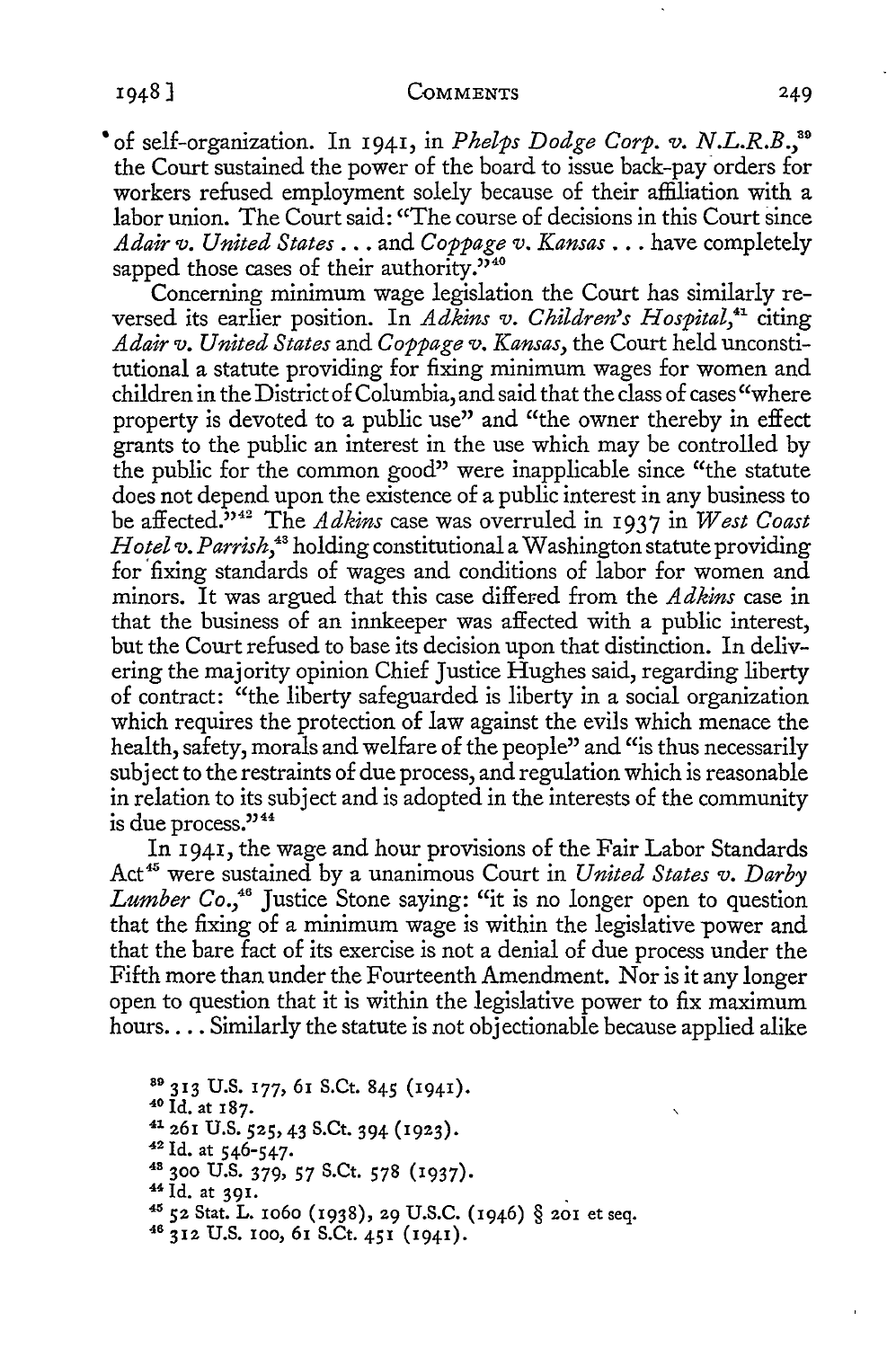to both men and women."<sup>47</sup> The *Darby* case expressly overruled *Ham-*<sup>o</sup> mer v. Dagenhart,<sup>48</sup> which had held that Congress was without power to exclude the products of child labor from interstate commerce, the Court saying in the *Darby* case that in the exercise of the power of Congress to regulate interstate commerce "it may choose the means reasonably adapted to the attainment of the permitted end."49

Thus it appears that, as with price regulation, so with wage, hour, and other labor legislation, the test of "affectation with a public interest" is no longer applied, but rather that such legislation is due process as long as it is not arbitrary and as long as it has a reasonable relation to a proper public end.

B. *The Test of Reasonableness.* Compulsory arbitration, obviously restricts the contractual liberty of the disputing parties, and it is necessary to determine whether such legislation is arbitrary or unreasonable. The test of reasonableness requires weighing the beneficial effects of the statute against the restrictions imposed. Inquiry should be directed to the need for the legislation, its probable effectiveness to correct the existing evil, and the possibility of achieving the same result by other means imposing less restriction upon individual freedom.

The need for legislation which will reduce work stoppages seems indisputable in view of the wave of strikes in essential industries following the end of World War II. More difficult questions are whether compulsory arbitration would correct the evil, and whether a less drastic measure could achieve the objective. Statutes requiring the filing of strike notices with government officials or commissions, and those providing for conciliation or mediation seem mainly to have resulted only in postponement of strikes; not in settlement of disputes. While it is improbable that compulsory arbitration would end all strikes, just as statutes punishing larceny do not end all stealing, the legislative conclusion that it would materially reduce the number of strikes appears not unreasonable.<sup>50</sup> The success or failure of peacetime compulsory arbitration can be determined accurately only by trial. The argument of theorists that such legislation would result in more strikes is entitled to no more weight than opposing arguments that such legislation is the panacea.

<sup>47</sup> Id. at **125.** 48 247 U.S. 251, 38 S.Ct. 529 (1918). 49 United States v. Darby Lumber Co., 312 U.S. IOO at 1-21, 61 S.Ct. 451 (1941). <sup>50</sup> This conclusion is supported by the experience of the federal government with compulsory arbitration during World War II. The operations of the National War Labor Board were based on a no-strike, no-lockout pledge by labor and industry representatives in December, 1941, thus preserving a token of voluntarism. From a legal standpoint, however, there was no contractual obligation to arbitrate. While the wartime strike record was good, it is questionable whether this was due to a patriotic desire not to obstruct the war effort or to compulsory arbitration. See 12 LAW & CoNTEM. PROB. 217 (1947); UPDEGRAFF & McCoy, ARBITRATION OF LABOR DISPUTES 9 (1946).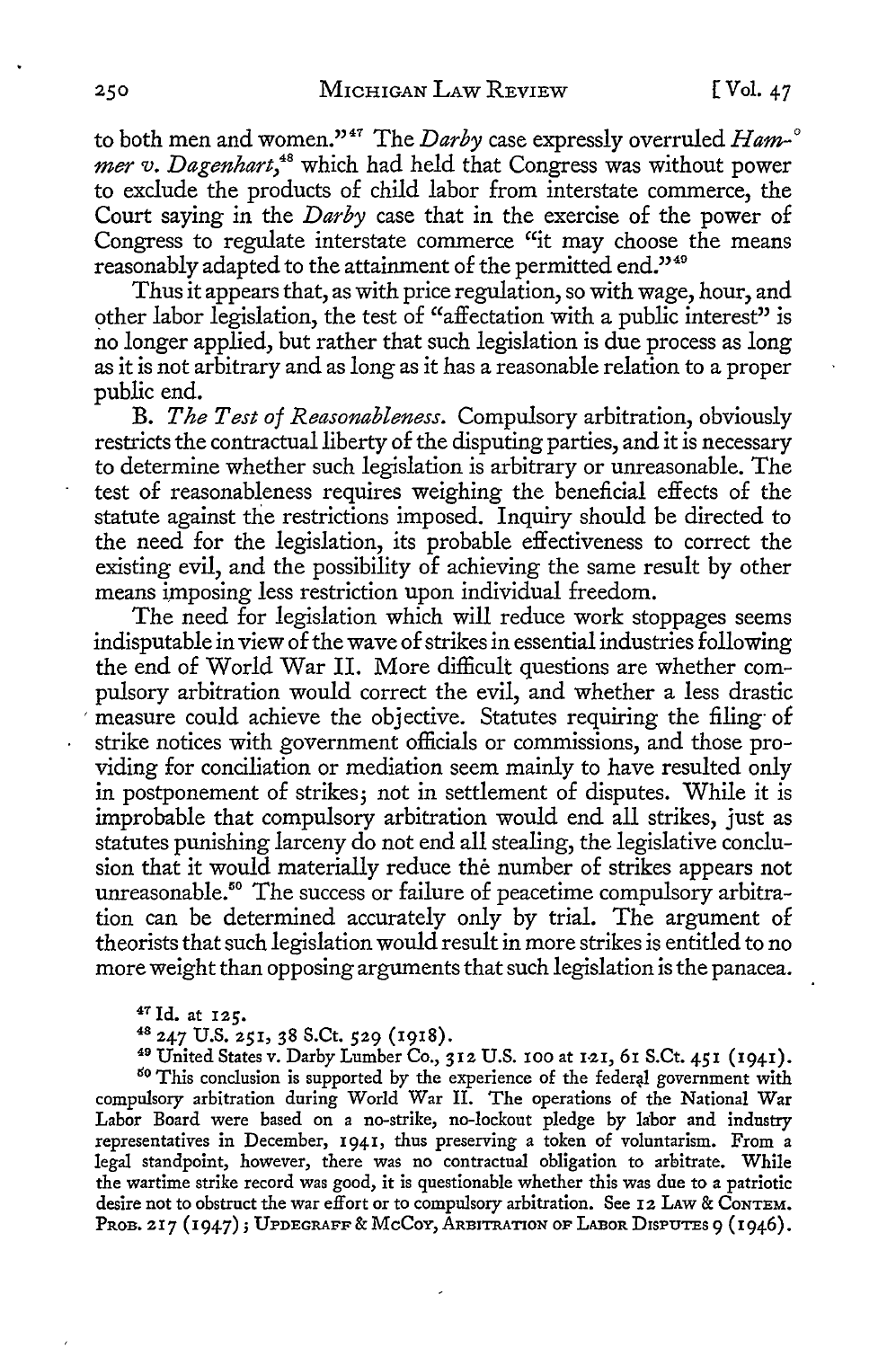With such a balance of opposing unproven arguments,<sup>51</sup> it is submitted that the Court should respect the legislative choice.

C. *The Thirteenth Amendment.* It is sometimes asserted that prohibition of strikes imposes involuntary servitude in violation of the Thirteenth Amendment. However, the existing statutes expressly preserve the right of the worker to quit, indicating a legislative distinction between quitting and striking. There are in fact at least these differences:  $(i)$  while strikes involve cessation of work in concert with others, quitting may be done individually;  $(2)$  the striker intends to return to his job and he considers himself, as the Taft-Hartley Act considers  $\lim_{n \to \infty}$  as remaining in the employ of the business, while one who quits has no intent to return to the job; (3) the purpose of the strike is to close the plant for the purpose of enforcing through economic coercion the demands of the workers, whereas the quitting employee severs all connection with his employer and ceases to have any further interest in the employer's business.

Regarding differentiation on the basis of the presence or absence of concerted activity, it is often asserted that illegality cannot be found from the mere fact of concert; that what one may do alone, he also may do jointly with others. Yet the distinction is well established at common law, and is given current recognition in the anti-trust laws.<sup>58</sup>

Suspension of the right to strike does result in some restraint upon the freedom of the worker, but it is only the complete restraint of the individual resulting from compulsory service when the right to quit is suspended that is prohibited by the Thirteenth Amendment, not limitations upon the manner of exercising that right resulting from suspension of the right to strike.<sup>54</sup>

It is thus possible to distinguish striking from quitting, although it must be conceded that this distinction is not razor sharp. For example, the Florida statute gives the individual adversely affected by a strike in a public utility the right to petition for injunction. The court order would undoubtedly enjoin union officers to end the strike, thus aiming at concerted activity. If the union officers should decide in obedience to the injunction to order the men back to work, there would result a restraint upon individual action achieved by indirection. However, the employee could still exercise his right to quit without violating either the injunction or the union command, thus again emphasizing the dis-

<sup>51</sup> See JENSEN, COMPULSORY ARBITRATION OF LABOR DISPUTES (1945).<br><sup>52</sup> P.L. 101, 80th Cong., 1st sess., c. 120, § 2(3).<br><sup>58</sup> Hogan v. O'Neill, 255 U.S. 52, 41 S.Ct. 222 (1921); Commonwealth v. Judd, 2 Mass. 329 (1807); State *v.* Hickling, 12 Vroom (41 N.J.L.) 208 {1879); State *v.*  Craft, 168 N.C. 208, 83 S.E. 772 (1914).<br><sup>54</sup> See Parkinson, "Constitutional Aspects of Compulsory Arbitration," 7 ANNALS

44 (1917).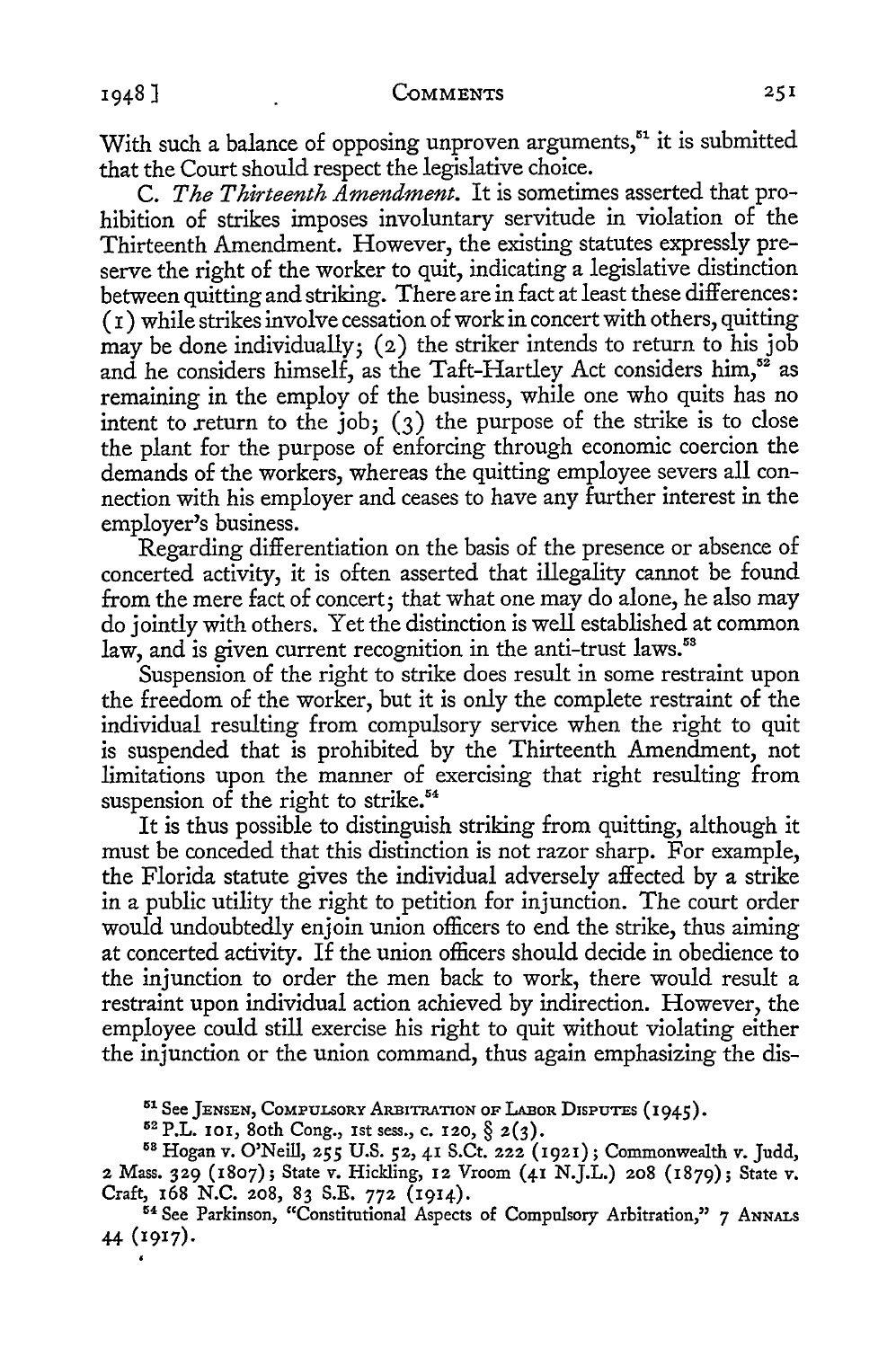tinction between striking and quitting. It is submitted that the Court should give legal recognition to these distinctions and hold that prohibition of strikes does not constitute involuntary servitude.<sup>55</sup>

Even if it were impossible to distinguish between striking and quitting, prohibition of strikes in certain industries should not be held to violate the Thirteenth Amendment. While the text of the Thirteenth Amendment contains no express exceptions, it is recognized that it does not prevent compulsory service by seamen,<sup>56</sup> by citizens on public highways,<sup>57</sup> or by soldiers.<sup>58</sup> There is little reason why an exception should not be made covering strike action in those businesses in which strikes would seriously endanger the public health or safety, a condition present in certain, but not necessarily all, utility services.

D. *Picketing and the Right to Strike.* The question remains whether the right to strike is one of the liberties protected by the Fourteenth Amendment. *Thornhill v. Alabama*<sup>59</sup> held that there is a constitutional right to engage in peaceful picketing. The rationale of the decision was that picketing is free speech, but the Court intimated that it could be enjoined if violent or if the publication were inaccurate, and in *Milk Wagon Drivers Union v. Meadowmoor Dairies, lnc.,6°* an injunction against all picketing was affirmed because of a background of violence. The test applied was apparently something less than a showing of clear and present, grave and immediate, danger to the public welfare which has been said to be necessary to restrict freedom of speech.<sup>61</sup> Thus the Court does not accord picketing the same protection as other free speech, and since the principal purpose of picketing is economic coercion, it is possible to interpret the *Thornhill* case as extending constitutional protection, not to free speech as such, but to the use of economic force by labor as a means of enforcing demands in a labor dispute.

But even under this interpretation,. the constitutional guarantee is not absolute. In *Carpenters and Joiners Union v. Ritter's Cafe,62* where a cafe owner had contracted for the erection of a building not commercially connected with his restaurant business, and where the cafe was picketed because nonunion labor was employed by the building contractor, there being no dispute between the cafe employees and the owner, the Court affirmed an injunction prohibiting picketing of the

55 See GREGORY, LABOR AND THE LAW 421 (1946) and Parkinson, "Constitutional Aspects of Compulsory Arbitration," 7 ANNALS 44 (1917), for opposing views concerning whether abolition of strikes imposes involuntary servitude.<br><sup>56</sup> Robertson v. Baldwin, 165 U.S. 275, 17 S.Ct. 326 (1897).<br><sup>57</sup> Butler v. Perry, 240 U.S. 328, 36 S.Ct. 258 (1916).<br><sup>58</sup> Selective Draft Law Cases, 245 U.S. 36

- 
- 
- 
- 
- <sup>~</sup> <sup>0</sup>312 U.S. 287, 61 S.Ct. *552* (1941).
- <sup>~</sup> <sup>1</sup> Thomas v. Collins, 323 U.S. 516, *65* S.Ct. 315 (1945). 62 315 U.S. 722, 62 S.Ct. 807 (1942).
-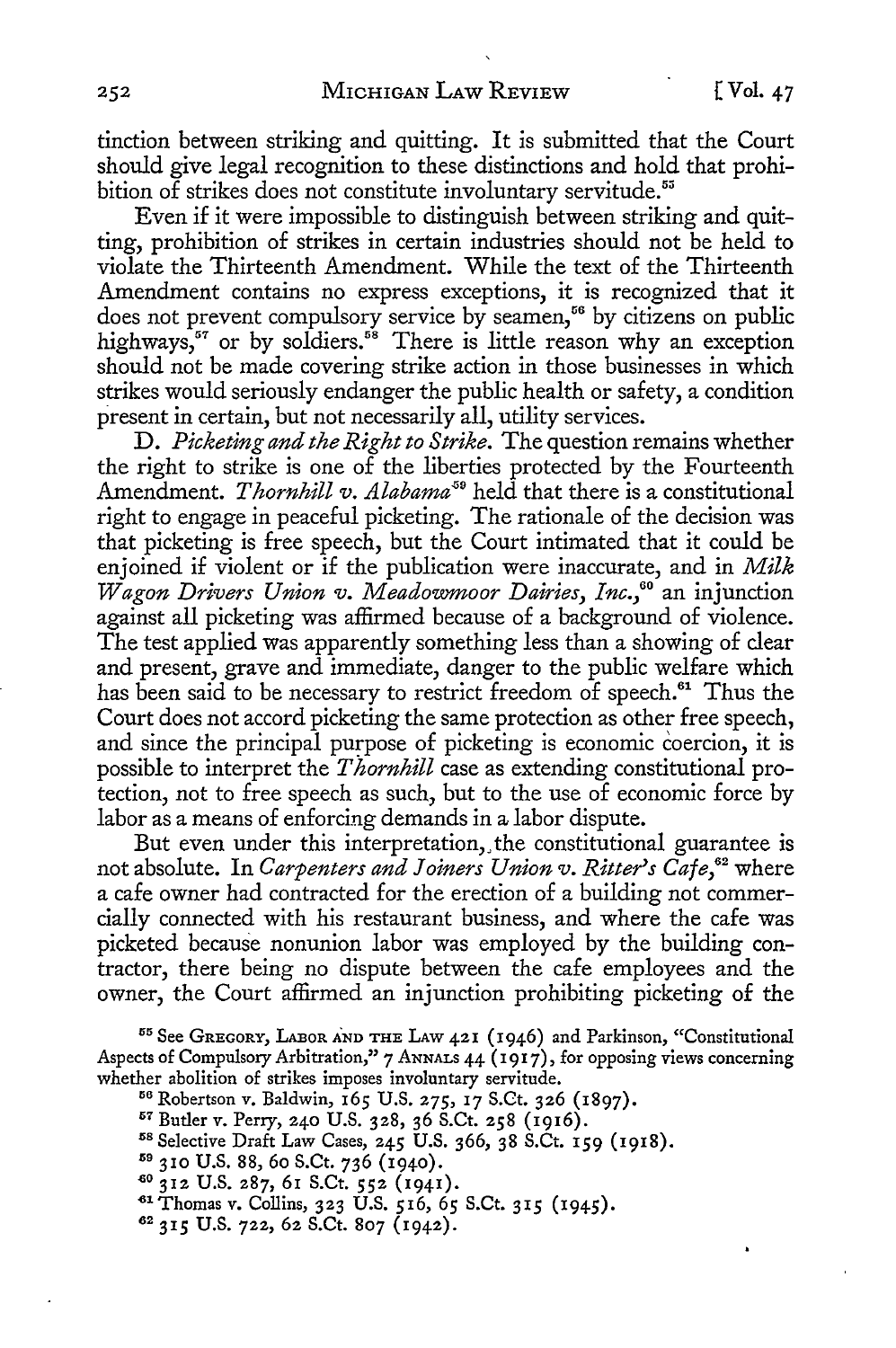cafe because the restaurant business had no connection with the building dispute. Thus, the constitutional protection is restricted to the area of the industry within which the labor dispute arose.

As striking, like picketing, is a means of enforcing demands in a labor dispute by economic coercion, it can be argued that the Court should extend to the strike the same constitutional protection given picketing.63 However, it is hardly to be supposed that the Court will concede that the picketing decisions rest on this dubious basis. The attempt, rather, may be to tie the strike to the picketing cases by asserting that a strike also involves an element of publication. This would clearly be specious. A strike involves publicity, to be sure, but its dominant purpose is to inflict economic injury. Picketing can much more easily, although still with difficulty, be regarded as primarily a means of publicizing the facts of the dispute, the in jury to the employer being incidental, although perhaps actionable, depending upon tort principles. If striking were the only effective means of publication, the argument that it should be accorded the same constitutional protection as picketing would have more force. However, the propriety of considering alternative means of publication was recognized in *Cox v. New Hampshire* 64 in which a statute prohibiting parades without special license was sustained against the contention that it constituted a deprivation of freedom of speech. The Court thought it significant that the statute prescribed no measures for suppressing other means of publication such as speech, writing, and display of placards.

E. *Procedural Due Process and State Constitutions.* While the above discussion indicates this writer's opinion that compulsory arbitration would survive the substantive test of constitutionality under the Federal Constitution, questions concerning procedural due process and the effect of state constitutions remain. The Michigan act, which pro-

<sup>63</sup>The following in Stapleton v. Mitchell, (D.C. Kan. 1945) 60 F. Supp. 51 at 61, seems to support such argument: "The right to peaceably strike or to participate in one, to work or refuse to work, and to choose the terms and conditions under which one will work, like the right to make a speech, are fundamental human liberties which the state may not condition or abridge in the absence of grave and immediate danger to the community.... Kansas has not only conditioned these rights, but expressly prohibited them and made their exercise a criminal offense. In this setting we think it is the inherent prohibitions of the statute standing alone which impose the unconstitutional restraint, and those against whom the statute is plainly directed should not be required to abide the processes of criminal justice in order to obtain the redress to which they are entitled under the Federal Constitution." The statute involved in the case made it a misdemeanor to participate in any strike, walkout or cessation of work or continuation thereof without the same being authorized by a majority vote of the employees to be governed thereby, and provided for fine up to \$500, or imprisonment for six months, or both, for violations. Upon action brought by a labor union, the court enjoined enforcement of the statute.<br><sup>64</sup> 312 U.S. 569, 61 S.Ct. 762 (1941).